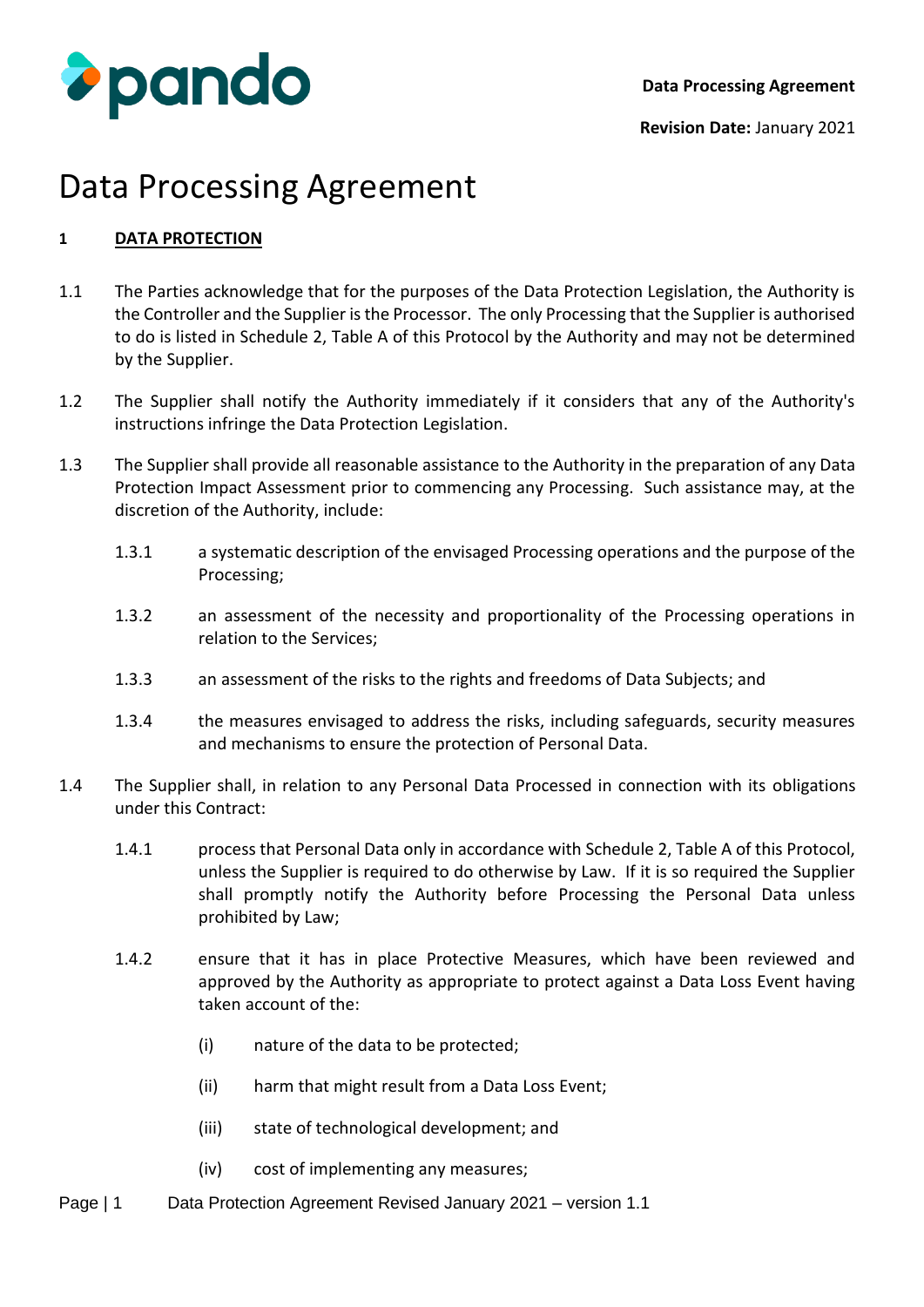

#### **Revision Date:** January 2021

#### 1.4.3 ensure that :

- (i) the Supplier Personnel do not Process Personal Data except in accordance with this Contract (and in particular Schedule 2, Table A of this Protocol).
- (ii) it takes all reasonable steps to ensure the reliability and integrity of any Supplier Personnel who have access to the Personal Data and ensure that they:
	- (A) are aware of and comply with the Supplier's duties under this Protocol;
	- (B) are subject to appropriate confidentiality undertakings with the Supplier or any Sub-processor;
	- (C) are informed of the confidential nature of the Personal Data and do not publish, disclose or divulge any of the Personal Data to any third party unless directed in writing to do so by the Authority or as otherwise permitted by this Contract; and
	- (D) have undergone adequate training in the use, care, protection and handling of Personal Data;
- 1.4.4 not transfer Personal Data outside of the UK or the EU unless the prior written consent of the Authority has been obtained and the following conditions are fulfilled:
	- (i) the Authority or the Supplier has provided appropriate safeguards in relation to the transfer (whether in accordance with Article 46 of the GDPR or Article 37 of the Law Enforcement Directive (Directive (EU) 2016/680)) as determined by the Authority;
	- (ii) the Data Subject has enforceable rights and effective legal remedies;
	- (iii) the Supplier complies with its obligations under the Data Protection Legislation by providing an adequate level of protection (by means of an EC adequacy decision) to any Personal Data that is transferred (or, if it is not so bound, uses its best endeavours to assist the Authority in meeting its obligations); and
	- (iv) the Supplier complies with any reasonable instructions notified to it in advance by the Authority with respect to the Processing of the Personal Data;
- 1.4.5 at the written direction of the Authority, delete or return Personal Data (and any copies of it) to the Authority on termination or expiry of the Contract unless the Supplier is required by Law to retain the Personal Data and provide a certificate of destruction.
- 1.5 Subject to Clause 1.6 of this Protocol, the Supplier shall notify the Authority immediately if it:
	- 1.5.1 receives a Data Subject Access Request (or purported Data Subject Access Request);
	- 1.5.2 receives a request to rectify, block or erase any Personal Data;
- Page | 2 Data Protection Agreement Revised January 2021 version 1.1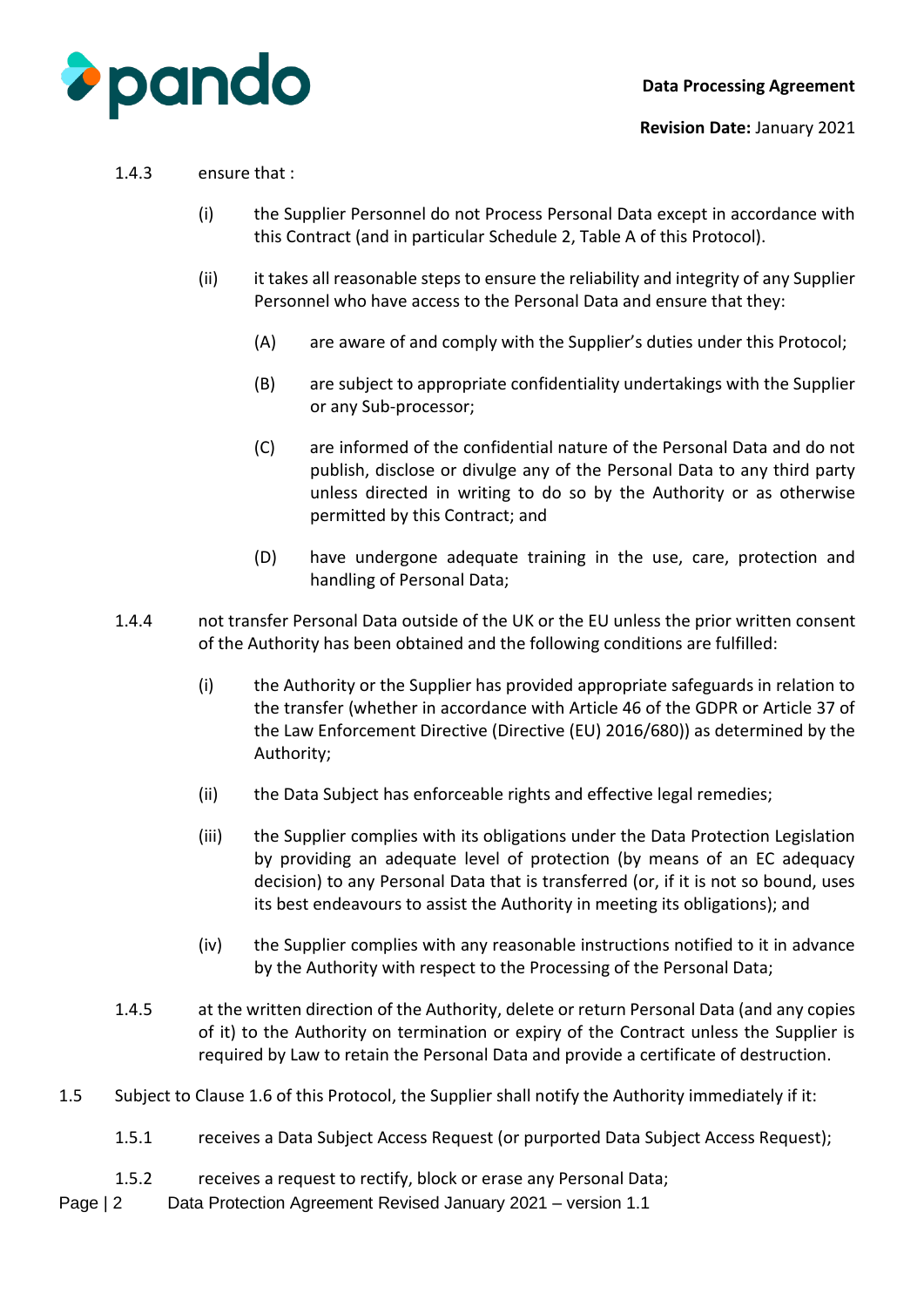

- 1.5.3 receives any other request, complaint or communication relating to either Party's obligations under the Data Protection Legislation;
- 1.5.4 receives any communication from the Information Commissioner or any other regulatory authority in connection with Personal Data Processed under this Contract;
- 1.5.5 receives a request from any third party for disclosure of Personal Data where compliance with such request is required or purported to be required by Law; or
- 1.5.6 becomes aware of a Data Loss Event.
- 1.6 The Supplier's obligation to notify under Clause 1.5 of this Protocol shall include the provision of further information to the Authority in phases, as details become available.
- 1.7 Taking into account the nature of the Processing, the Supplier shall provide the Authority with full assistance in relation to either Party's obligations under Data Protection Legislation and any complaint, communication or request made under Clause 1.5 of this Protocol (and insofar as possible within the timescales reasonably required by the Authority) including by promptly providing:
	- 1.7.1 the Authority with full details and copies of the complaint, communication or request;
	- 1.7.2 such assistance as is reasonably requested by the Authority to enable the Authority to comply with a Data Subject Access Request within the relevant timescales set out in the Data Protection Legislation;
	- 1.7.3 the Authority, at its request, with any Personal Data it holds in relation to a Data Subject;
	- 1.7.4 assistance as requested by the Authority following any Data Loss Event;
	- 1.7.5 assistance as requested by the Authority with respect to any request from the Information Commissioner's Office, or any consultation by the Authority with the Information Commissioner's Office.
- 1.8 The Supplier shall maintain complete and accurate records and information to demonstrate its compliance with this Protocol to comply with Article 30 EU GDPR 'Records of processing activities'. This requirement does not apply where the Supplier employs fewer than 250 staff, unless:
	- 1.8.1 the Authority determines that the Processing is not occasional;
	- 1.8.2 the Authority determines the Processing includes special categories of data as referred to in Article 9(1) of the GDPR or Personal Data relating to criminal convictions and offences referred to in Article 10 of the GDPR; and
	- 1.8.3 the Authority determines that the Processing is likely to result in a risk to the rights and freedoms of Data Subjects.
- Page | 3 Data Protection Agreement Revised January 2021 version 1.1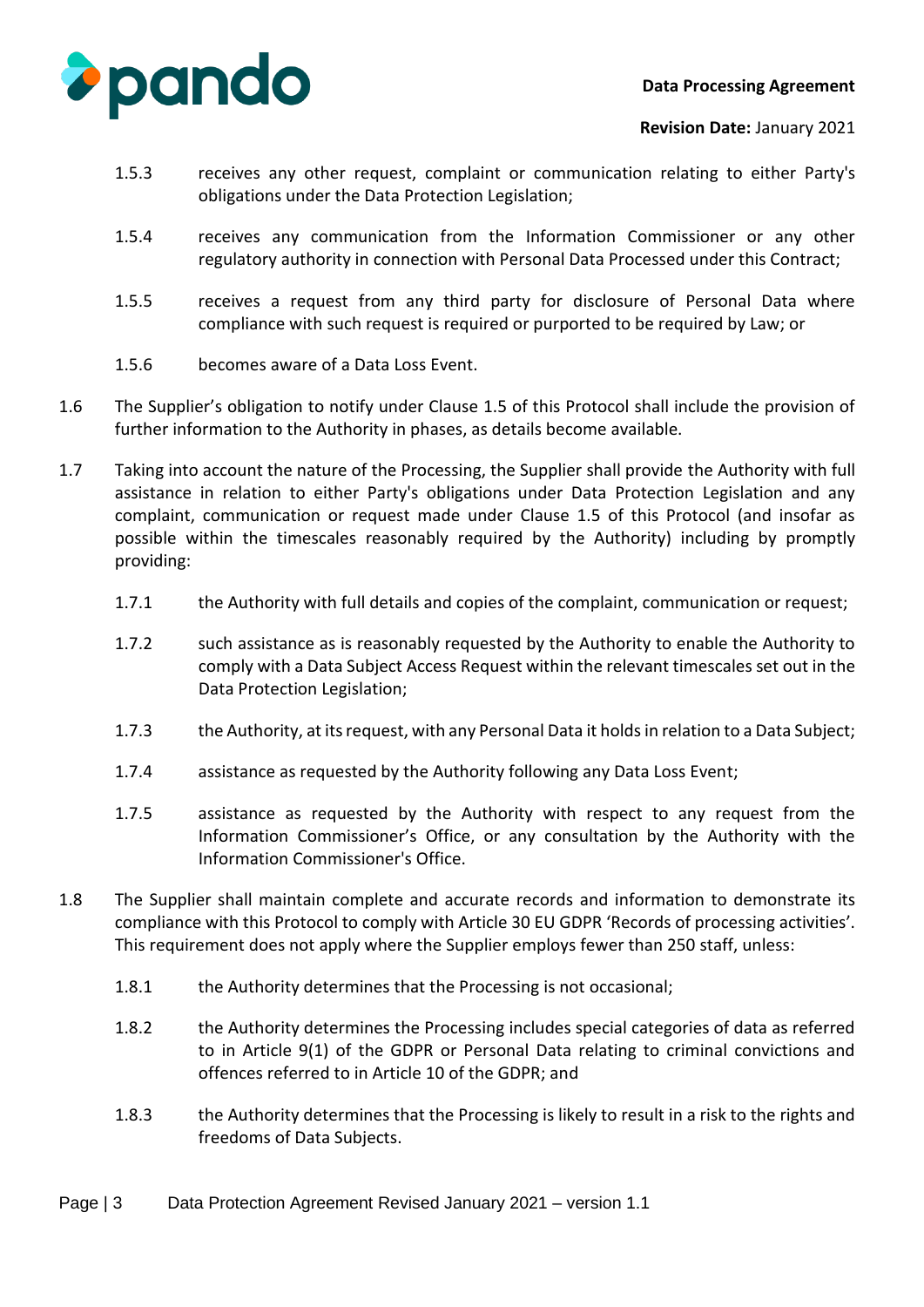

- 1.9 The Supplier shall allow for audits of its Processing activity by the Authority or the Authority's designated auditor.
- 1.10 The Supplier shall designate a Data Protection Officer if required by the Data Protection Legislation.
- 1.11 Before allowing any Sub-processor to Process any Personal Data related to this Contract, the Supplier must:
	- 1.11.1 notify the Authority in writing of the intended Sub-processor and Processing;
	- 1.11.2 obtain the written consent of the Authority;
	- 1.11.3 enter into a written agreement with the Sub-processor which give effect to the terms set out in this Protocol such that they apply to the Sub-processor; and
	- 1.11.4 provide the Authority with such information regarding the Sub-processor as the Authority may reasonably require.
- 1.12 The Supplier shall remain fully liable for all acts or omissions of any Sub-processor.
- 1.13 The Authority may, at any time on not less than 30 Business Days' notice, revise this Protocol by replacing it with any applicable controller to processor standard clauses or similar terms forming part of an applicable certification scheme (which shall apply when incorporated by attachment to this Contract).
- 1.14 The Parties agree to take account of any guidance issued by the Information Commissioner's Office. The Authority may on not less than 30 Business Days' notice to the Supplier amend this Protocol to ensure that it complies with any guidance issued by the Information Commissioner's Office.
- 1.15 The Supplier shall comply with any further instructions with respect to Processing issued by the Authority by written notice. Any such further written instructions shall be deemed to be incorporated into Schedule 2, Table A above from the date at which such notice is treated as having been received by the Supplier in accordance with Clause 27.2 of Schedule 2 of the Contract.
- 1.16 Subject to Clauses 1.13, 1.14, and 1.15 of this Protocol, any change or other variation to this Protocol shall only be binding once it has been agreed in writing and signed by an authorized representative of both Parties.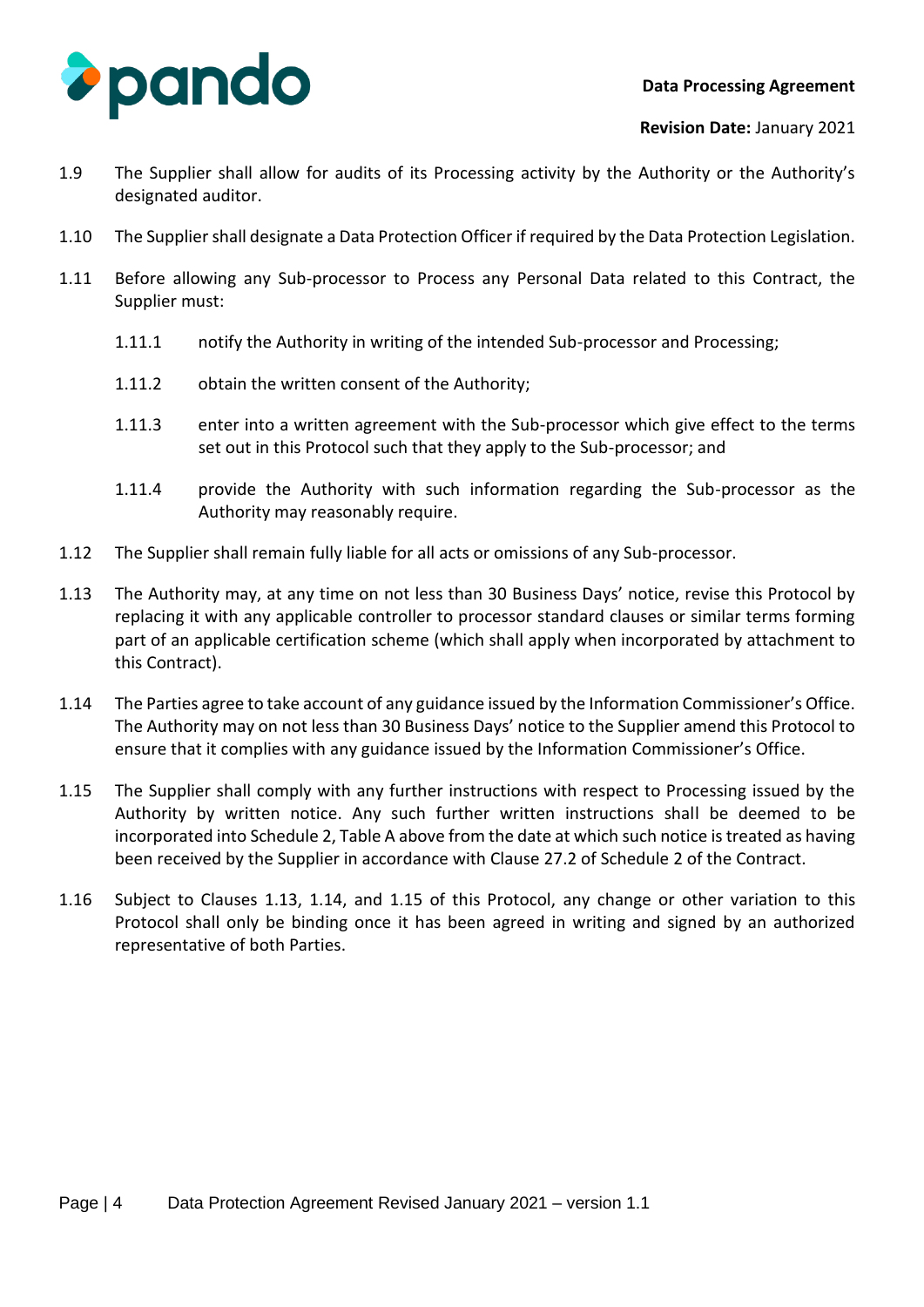

**Revision Date:** January 2021

## **1 DATA PROTECTION PROTOCOL (GDPR Article 28(3))**

## **1 Table A – Processing, Personal Data and Data Subjects**

| <b>Description</b>                                   | <b>Details</b>                                                                                                                                                                                                                                                                                                                                                                                                                                                                                                                                                                                                                                                                                         |
|------------------------------------------------------|--------------------------------------------------------------------------------------------------------------------------------------------------------------------------------------------------------------------------------------------------------------------------------------------------------------------------------------------------------------------------------------------------------------------------------------------------------------------------------------------------------------------------------------------------------------------------------------------------------------------------------------------------------------------------------------------------------|
| Subject matter of the processing                     | The Provider will store Personal Data for the<br>purpose of providing clinical communications on<br>behalf of the Authority.                                                                                                                                                                                                                                                                                                                                                                                                                                                                                                                                                                           |
| Duration of the processing                           | The Provider will store Personal Data on behalf of<br>the Authority for the duration of the Contract<br>between the Parties and of the individual.                                                                                                                                                                                                                                                                                                                                                                                                                                                                                                                                                     |
| οf<br>the<br>Nature<br>and<br>purposes<br>processing | The Provider will store Personal Data on<br>behalf of the Authority for the nature of<br>processing as detailed below:<br>Collection $-$ of information from<br>$\bullet$<br>data subjects<br>Recording – this information for the<br>purpose of processing<br>Organisation -<br>to organise<br>appropriate resources ie<br>staff<br>rostering<br>Structuring - to determine<br>appropriate resources ie staffing<br>levels<br>Storage $-$ of information from data<br>subjects<br>Alteration $-$ to data eg following a<br>periodic review<br>Retrieval – of historical data eg for<br>safeguarding,<br>purposes<br>οf<br>ombudsmen queries<br>Consultation - use of data ie to drive<br>efficiencies |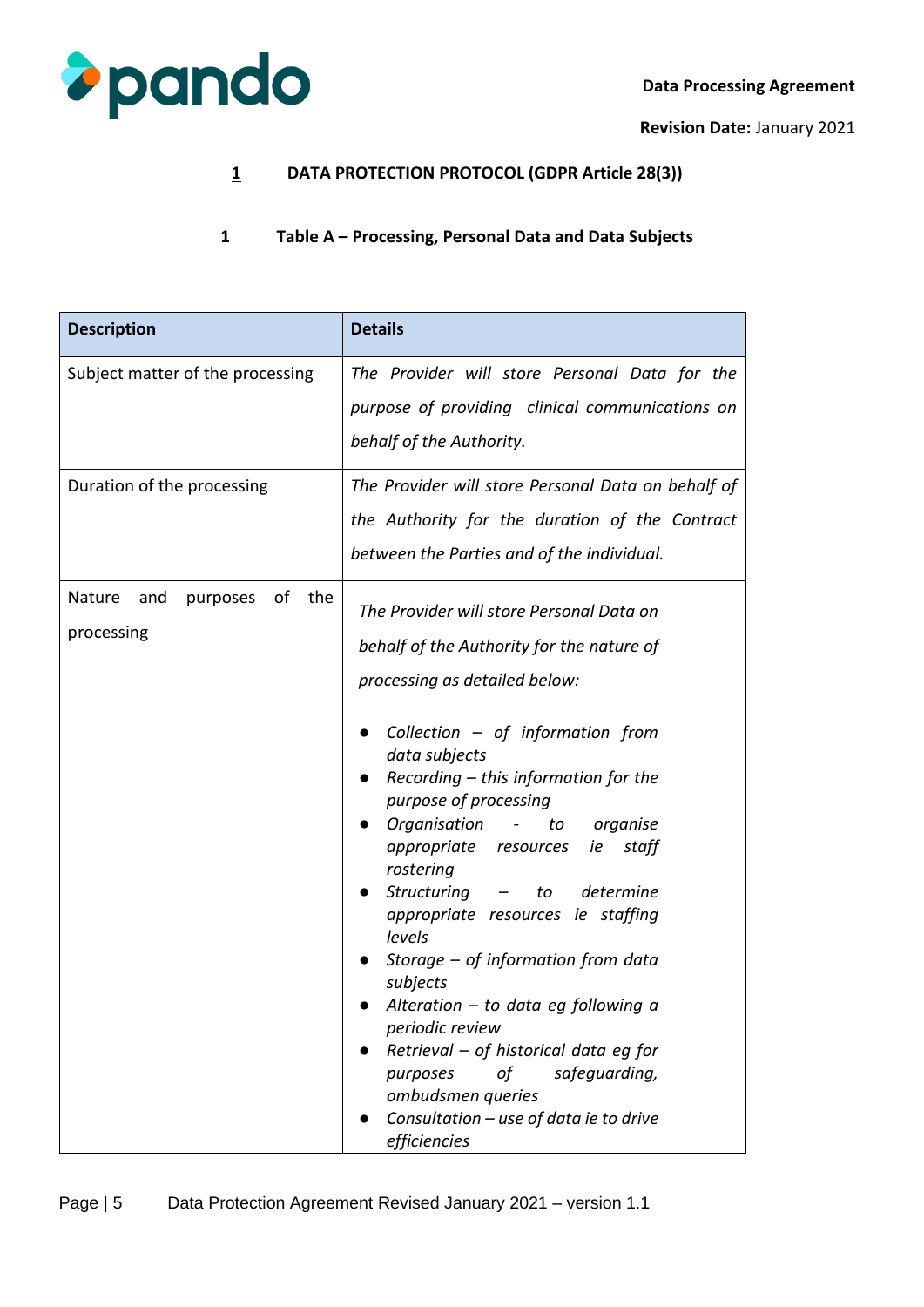

|                       | Disclosure by transmission $-$ sharing<br>appropriate data by secure means                                                                            |
|-----------------------|-------------------------------------------------------------------------------------------------------------------------------------------------------|
|                       | The Provider will store Personal Data on                                                                                                              |
|                       | behalf of the Authority for the purpose                                                                                                               |
|                       | of processing as detailed below:                                                                                                                      |
|                       | To deliver person centred health<br>and/or care<br>To fulfil contractual obligations<br>To satisfy Audit / Regulatory<br>requirements and inspections |
| Type of Personal Data | Person Confidential Data (Individual Identifiable)                                                                                                    |
|                       | A non-sensitive identifier, the disclosure of which is                                                                                                |
|                       | unlikely to cause damage or distress to an individual                                                                                                 |
|                       | or third party (exemptions apply).                                                                                                                    |
|                       | Defined in the Data Protection Act as:                                                                                                                |
|                       | Data relating to a living individual who can be<br><i>identified;</i>                                                                                 |
|                       | from those data (e.g. an employee's name), or                                                                                                         |
|                       | from those data and other information which is in                                                                                                     |
|                       | the possession of, or is likely to come into the                                                                                                      |
|                       | possession of, the data controller (e.g.<br>an                                                                                                        |
|                       | employee's payroll number)                                                                                                                            |
|                       | For NHS common law duty of confidence purposes,                                                                                                       |
|                       | Individual Identifiers / Person Confidential Data also                                                                                                |
|                       | applies to deceased patients.                                                                                                                         |
|                       | This information includes single items such as:                                                                                                       |
|                       | Name                                                                                                                                                  |
|                       | Address (home or business)                                                                                                                            |
|                       | Postcode                                                                                                                                              |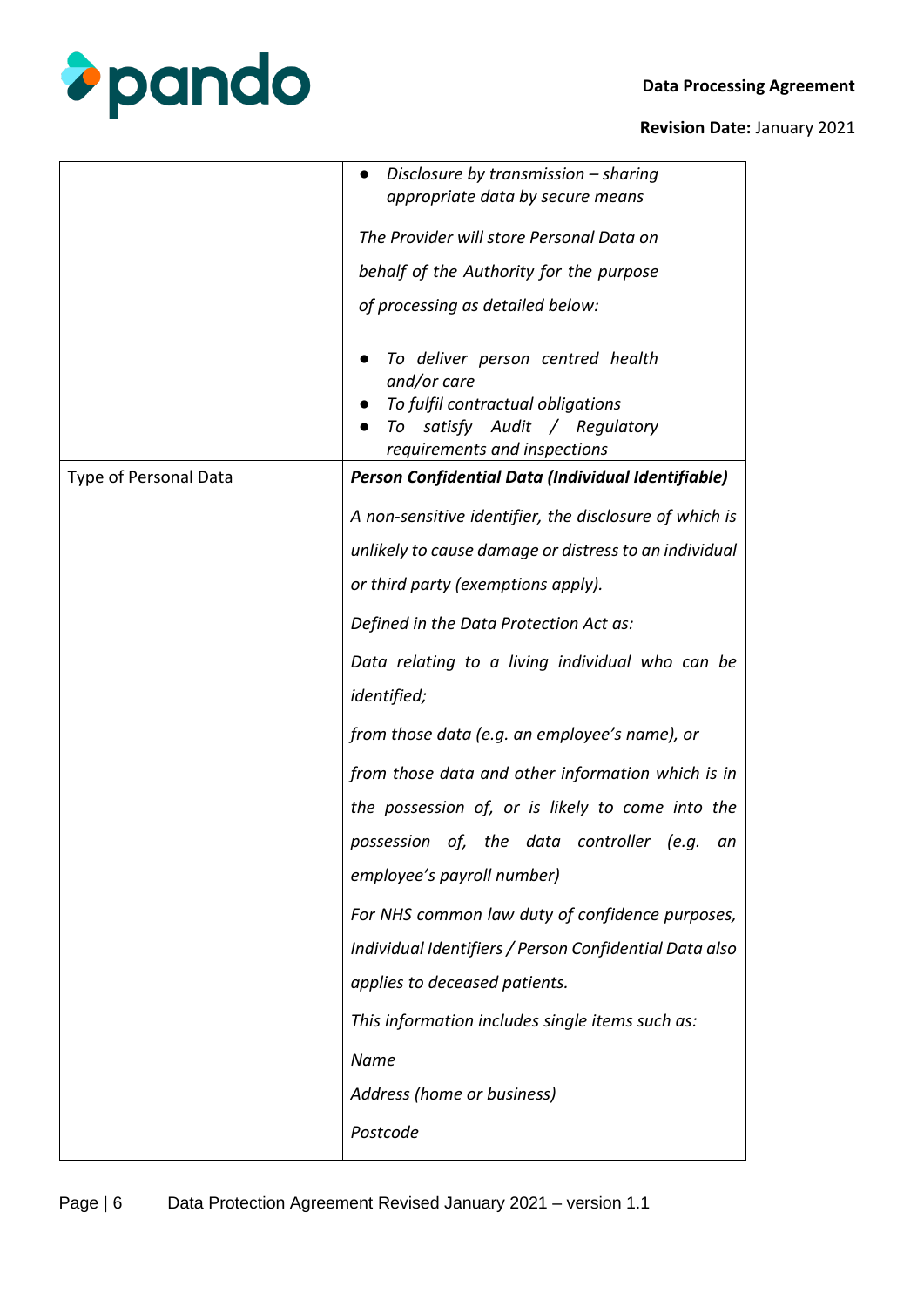

| <b>NHS No</b>                                          |
|--------------------------------------------------------|
| <b>Email address</b>                                   |
| Date of birth                                          |
| Payroll number                                         |
| Driving Licence [shows date of birth and first part of |
| surname] and photograph                                |
|                                                        |
| Sensitive Personal Data (Individual Identifiable)      |
| Information, the disclosure of which, is likely to     |
| cause damage or distress to an individual or third     |
| party e.g.:                                            |
| Personal Data consisting of information as to:         |
| Racial / ethnic origin                                 |
| Political opinions                                     |
| Religious beliefs                                      |
| Trade union membership                                 |
| Physical or mental health                              |
| Sexual life                                            |
| Criminal offences                                      |
| <b>AND</b>                                             |
| for Information mapping purposes will include          |
| information which may lead to damage or distress       |
| (e.g. breach of privacy, financial loss) such as:      |
| Biometrics; DNA Profile, Fingerprints,<br>Clinical     |
| Photographs (Images),                                  |
| <b>Bank, Financial Or Credit Card Details</b>          |
| <b>Mother's Maiden Name</b>                            |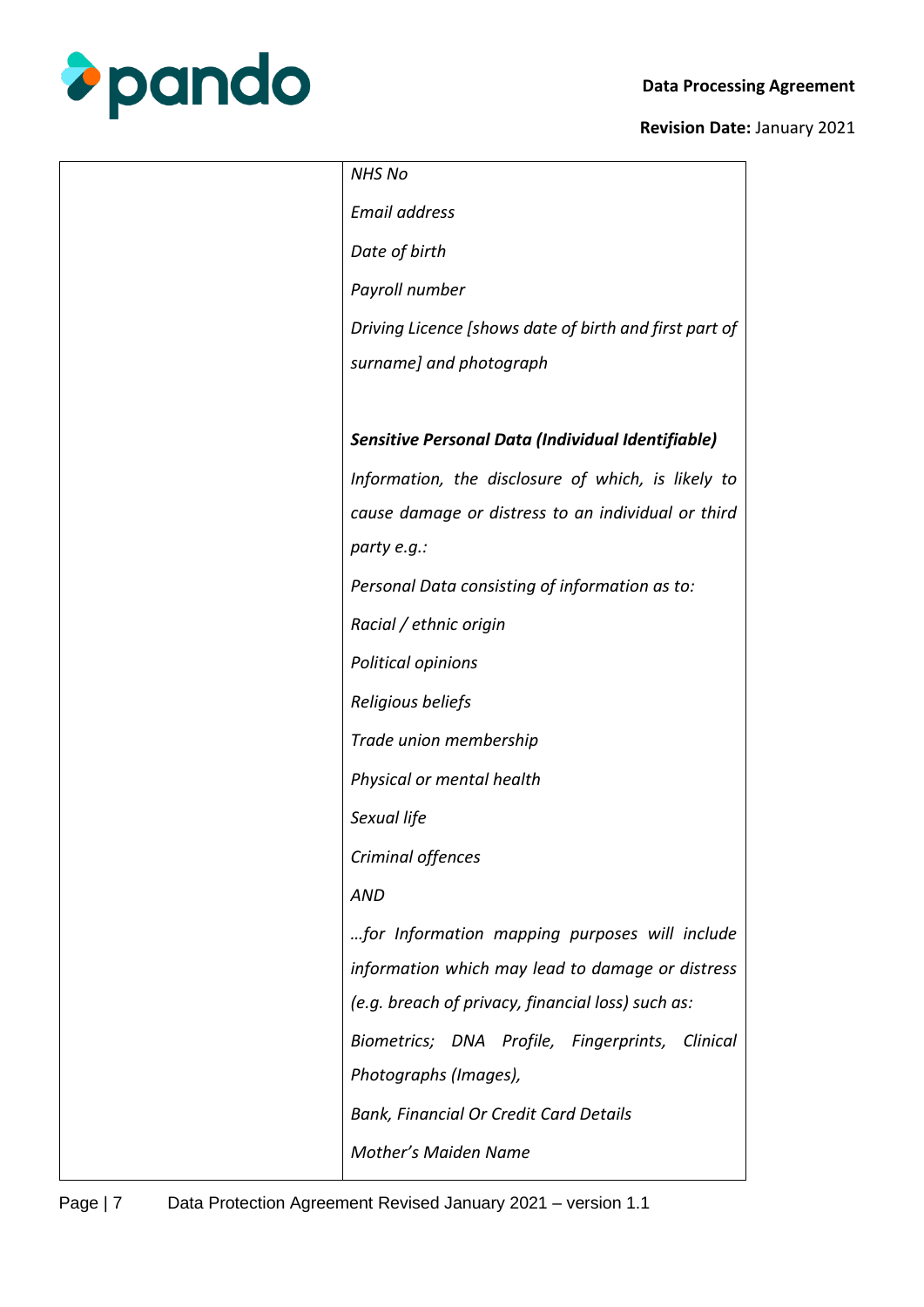



| <b>National Insurance Number</b>                                 |
|------------------------------------------------------------------|
| Tax, Benefit Or Pension Records                                  |
| Health, Adoption, Employment, School, Social                     |
| Services, Housing Records                                        |
| <b>Child Protection</b>                                          |
| This is not an exhaustive list.                                  |
| The Provider processes the following categories of               |
| <b>Personal Data:</b>                                            |
| Controllers customers/clients/service users<br>Controllers staff |
| The Provider will process data for the term of the               |
| Contract and return all data (in a portable format)              |
| once the Contract has ended.                                     |
| <b>OR</b>                                                        |
| The Provider will process data for the term of the               |
| Contract and retain all adult social care records                |
| (with standard retention periods) for 8 years from               |
| the end of care or client last seen. Review and if no            |
| longer needed destroy.                                           |
|                                                                  |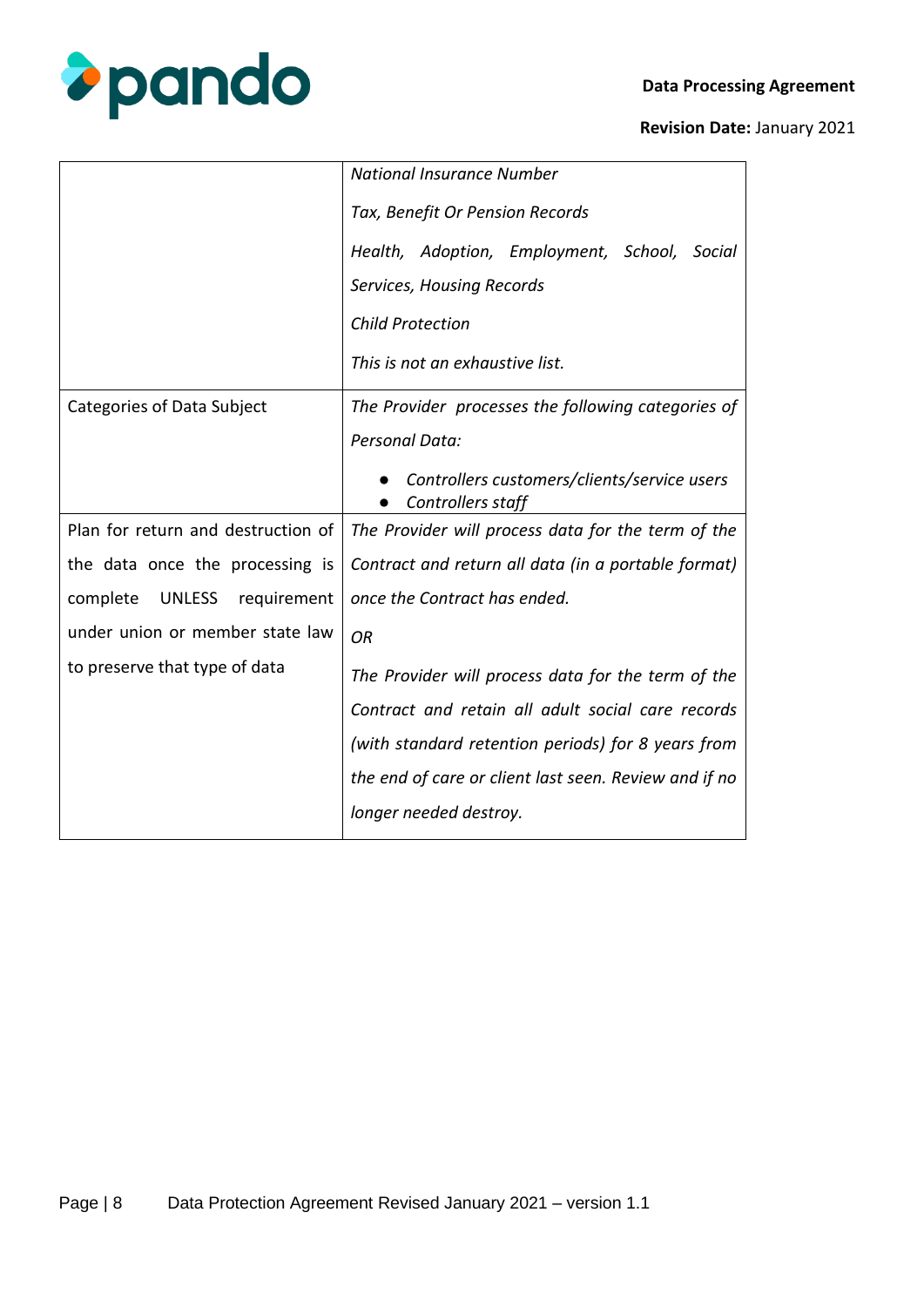# **2 Definitions**

The definitions and interpretative provisions at Schedule 4 (Definitions and Interpretations) of the Contract shall also apply to this Protocol. Additionally, in this Protocol the following words shall have the following meanings unless the context requires otherwise:

| "Data Loss Event"                                  | means any event that results, or may result, in unauthorised<br>access to Personal Data held by the Supplier under this Contract,<br>and/or actual or potential loss and/or destruction of Personal<br>Data in breach of this Contract, including any Personal Data<br>Breach;                                                                                                                                                                |
|----------------------------------------------------|-----------------------------------------------------------------------------------------------------------------------------------------------------------------------------------------------------------------------------------------------------------------------------------------------------------------------------------------------------------------------------------------------------------------------------------------------|
| "Data Protection Impact<br>Assessment"             | means an assessment by the Controller of the impact of the<br>envisaged Processing on the protection of Personal Data;                                                                                                                                                                                                                                                                                                                        |
| "Data Protection Officer"<br>and "Data Subject"    | shall have the same meanings as set out in the GDPR;                                                                                                                                                                                                                                                                                                                                                                                          |
| "Data Subject Access<br>Request"                   | means a request made by, or on behalf of, a Data Subject in<br>accordance with rights granted pursuant to the Data Protection<br>Legislation to access their Personal Data.                                                                                                                                                                                                                                                                   |
| "Personal Data Breach"                             | shall have the same meaning as set out in the GDPR;                                                                                                                                                                                                                                                                                                                                                                                           |
| "Protective Measures"                              | means appropriate technical and organisational measures which<br>may include: pseu donymising and encrypting Personal Data,<br>ensuring confidentiality, integrity, availability and resilience of<br>systems and services, ensuring that availability of and access to<br>Personal Data can be restored in a timely manner after an<br>incident, and regularly assessing and evaluating the effectiveness<br>of such measures adopted by it; |
| "Protocol" or "Data<br><b>Protection Protocol"</b> | means this Data Protection Protocol;                                                                                                                                                                                                                                                                                                                                                                                                          |
| "Sub-processor"                                    | means any third party appointed to Process Personal Data on<br>behalf of the Supplier related to this Contract.                                                                                                                                                                                                                                                                                                                               |